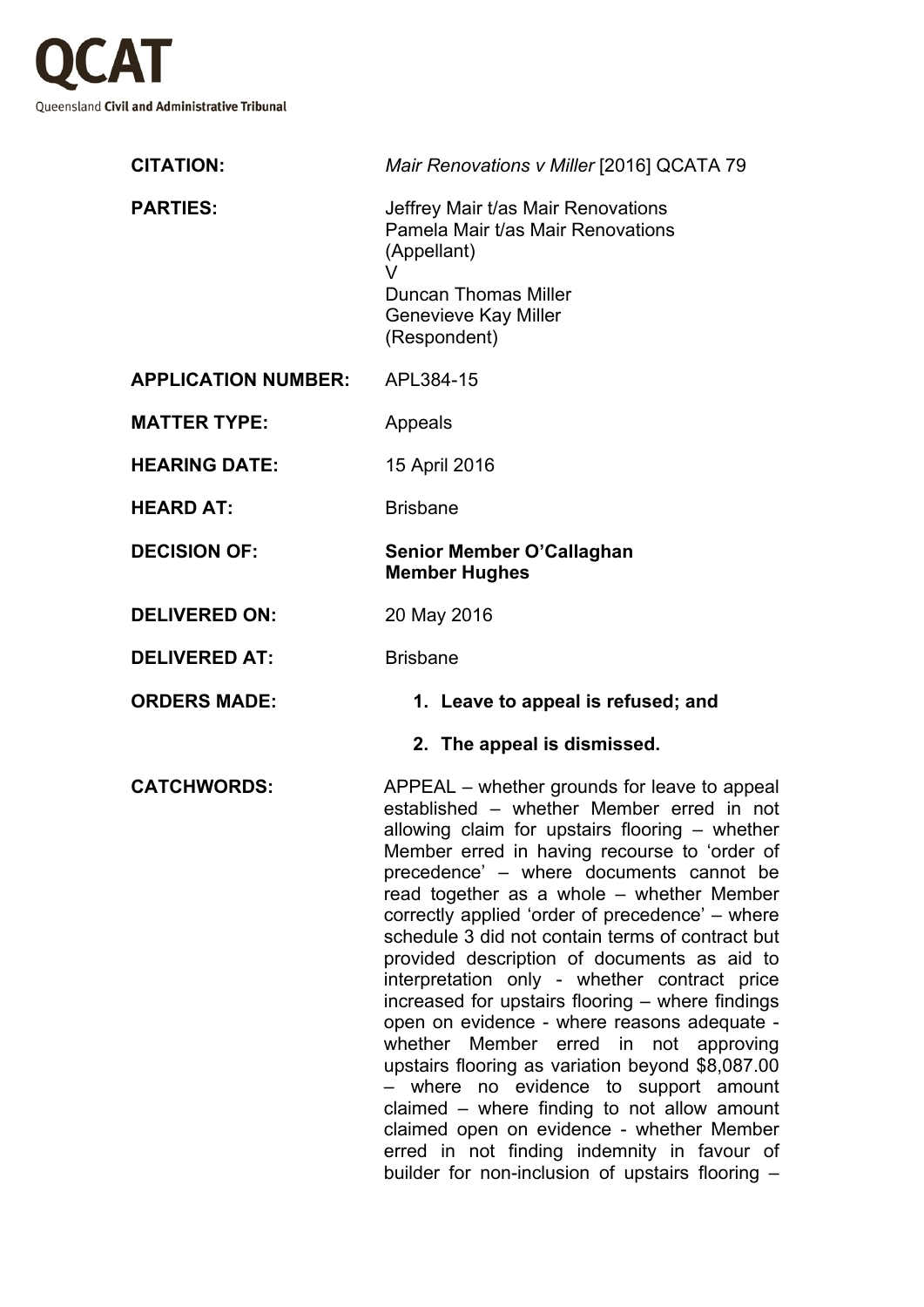where open on evidence to find that indemnity did not operate in circumstances of builder's own failure to comply with statutory and contractual obligations – where indemnity clause cannot operate to confer greater entitlement than allowed under Act of \$8,087.00 – where no substantial injustice even if indemnity clause had not been properly applied - whether Member erred in not awarding interest – where variations approved on statutory basis - where Tribunal does not have wide statutory discretion to award interest – where variations arise from statutory right of restitution – where each party must pay contractual interest on any money it 'owes the other party' - where 'Balance contract sum' not money 'owed' under contract – where 'contract amount' is adjusted for variations, retentions and defects to calculate amount 'owed' – where Member did not err in awarding interest as she did –– where no grounds to grant leave to appeal as no error by Member causing substantial injustice or question of public importance

*Civil Proceedings Act* 2011 (Qld) ss 5, 58, 59 *Domestic Building Contracts Act* 2000 (Qld) ss 84, 86, 93 *Queensland Building and Construction Commission Act* 1991(Qld) s 77

*Queensland Civil and Administrative Tribunal Act* 2009 (Qld) ss 142, 143

*Australian Broadcasting Tribunal v Bond* (1990) 170 CLR 321 *Bradlyn Nominees Pty Ltd v Saikovski* [2012] QCATA 39 *Bullfrog Constructions Pty Ltd v Crowther*  [2014] QCAT 189 *Cachia v Grech* [2009] NSWCA 232 *Chambers v Jobling* (1986) 7 NSWLR 1 *Clarke v Symphony Homes & Anor* [2013] QCAT 78 *Dearman v Dearman* (1908) 7 CLR 549 at 561 *Drew v Bundaberg Regional Council* [2011] QCA 359 *Fox v Percy* (2003) 214 CLR 118 *Glamoren Pty Ltd t/as Keyline Realty v Lee*  [2012] QCATA 176 *Glenwood Properties Pty Ltd v Delmoss Pty Ltd*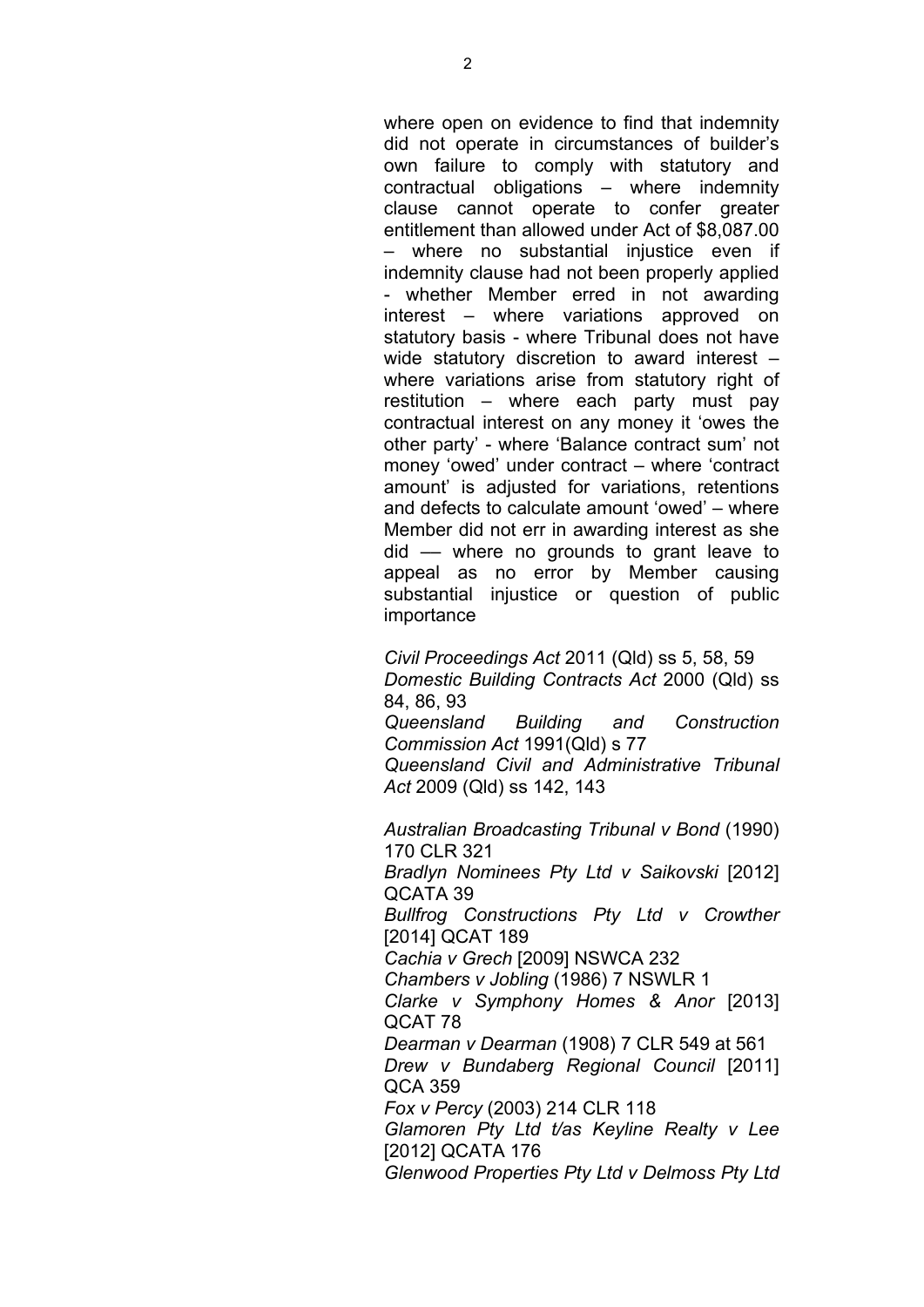[1986] 2 QdR 388 *Grey v Little* [2005] QCCTB 185 *Henry Constructions Pty Ltd v De Riz* [2006] QCCTB 186 *HK Developments Pty Ltd v Carter* [2014] QCAT 330 *Imperial Homes (Queensland) Pty Ltd v Queensland Building and Construction Commission* [2014] QCAT 42 *Jimenez v Sternlight Investments t/a LJ Hooker Alexandra Hills* [2010] QCATA 29 *Kennedy v Barrie* [2006] QCCTB 196 *Lida Build Pty Ltd v Miller & Anor* [2011] QCATA 219 *Minister for Immigration and Citizenship v SZMDS & Anor* (2010) 240 CLR 611 *QUYD Pty Ltd v Marvass Pty Ltd* [2009] 1 Qd R 41 *RWE Npower Renewables Ltd v JN Bentley Ltd*  [2013] EWHC 978 *Selvanayagam v University of the West Indies*  [1983] 1 All ER 824 *Slater v Wilkes* [2012] QCATA 12 *Soulemezis v Dudley (Holdings) Pty Ltd* (1987) 10 NSWLR 247 *Waterford v The Commonwealth* (1987) 163 CLR 54 *XMR Holdings Pty Ltd v Body Corporate for Xanadu CTS 26361 & Ors* [2016] QCAT 27

# **APPEARANCES:**

| <b>APPELLANT:</b> | Mr P G Jeffery of Counsel instructed by Daley Law |
|-------------------|---------------------------------------------------|
|                   | Practice                                          |

**RESPONDENT:** Ms S McNeil of Counsel instructed by CBP Lawyers

#### **REASONS FOR DECISION**

#### **Senior Member O'Callaghan**

[1] In this appeal, the Appeal Tribunal was comprised of Member Hughes and me. I have had the benefit of reading Member Hughes' reasons in draft and I agree with his reasons, conclusions and the orders he proposes.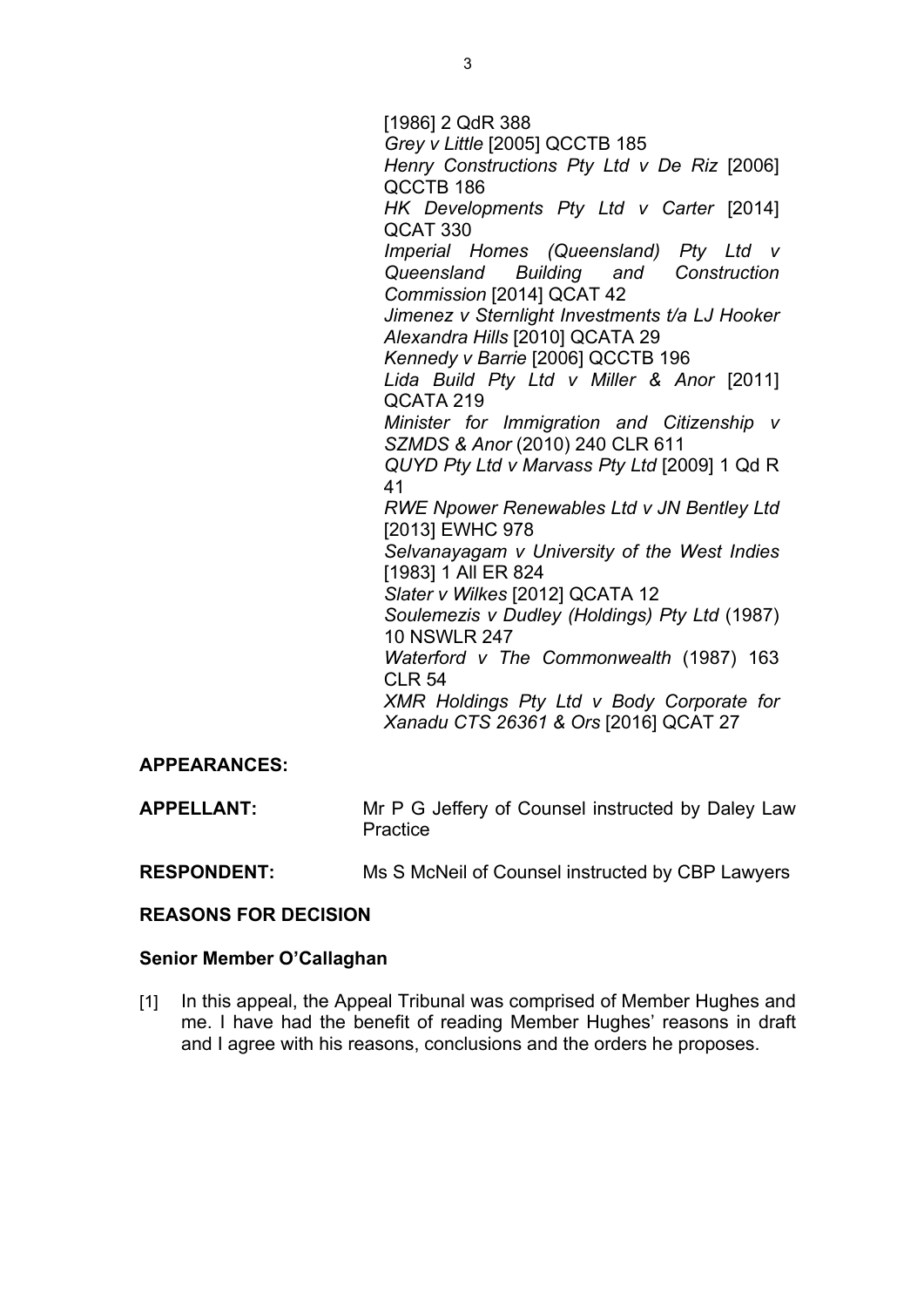### **Member Hughes**

### **What is this appeal about?**

- [2] Mair Renovations ('Mair') renovated an old Queenslander home for Duncan Thomas Miller and Genevieve Kay Miller. After Mr and Mrs Miller moved in, they disputed the work performed. The Tribunal ordered Mair to pay Mr and Mrs Miller \$200,870.28, including rectification costs.
- [3] The Tribunal relevantly found that the contract price of \$550,000.00 included the upper floor and that Mair was not entitled to any extra payment for this or interest. Mair has appealed this part of the decision.

### **What are the grounds of appeal?**

- [4] Mair's appeal involves questions of mixed law and fact. Failing to consider evidence or making findings of fact not open on the evidence raises questions of fact or questions of mixed law and fact<sup>1</sup> and therefore requires leave to appeal.<sup>2</sup> Similarly, a failure to give full reasons does not necessarily amount to an error of law – the nature and extent of the obligation varies according to the nature of the case. $3$  The question is not whether some reasons must be given relevant to the findings of fact that are made, but what reasons are required.<sup>4</sup>
- [5] Mair submitted that the learned Member erred in not allowing its claim of \$50,000.00 for the upstairs flooring and in not allowing its claim for interest under the contract.
- [6] The issues for the Tribunal to determine are: whether the learned Member erred in not allowing Mair's claim for the upstairs flooring; if not, whether the learned Member erred in not approving the upstairs flooring was a variation beyond \$8,087.00 or whether the learned Member erred in not finding that Mr and Mrs Miller were required to indemnify Mair for the noninclusion; and whether the learned Member erred in not awarding interest to Mair.

# **Did the learned Member err in not allowing the claim for the upper floor?**

# *What did the learned Member find?*

[7] The learned Member found:

I find that any inconsistency in the wording of the work to be performed upstairs as it appears in schedule 3 and the reference to '*Stage 2'* by reason of the words '*(EXCL. new floor covering Dry areas)'* can be resolved when reading the contract in its entirety in the '*order of contracted documents'.* In schedule 3

<sup>1</sup> *Waterford v The Commonwealth* (1987) 163 CLR 54 at 77; *Australian Broadcasting Tribunal v Bond* (1990) 170 CLR 321 at 341.

<sup>2</sup> *Queensland Civil and Administrative Tribunal Act* 2009 (Qld) (QCAT Act) s 143(2)(b).

<sup>3</sup> *Jimenez v Sternlight Investments t/a LJ Hooker Alexandra Hills* [2010] QCATA 29 at [26].

<sup>4</sup> *Soulemezis v Dudley (Holdings) Pty Ltd* (1987) 10 NSWLR 247 at 268.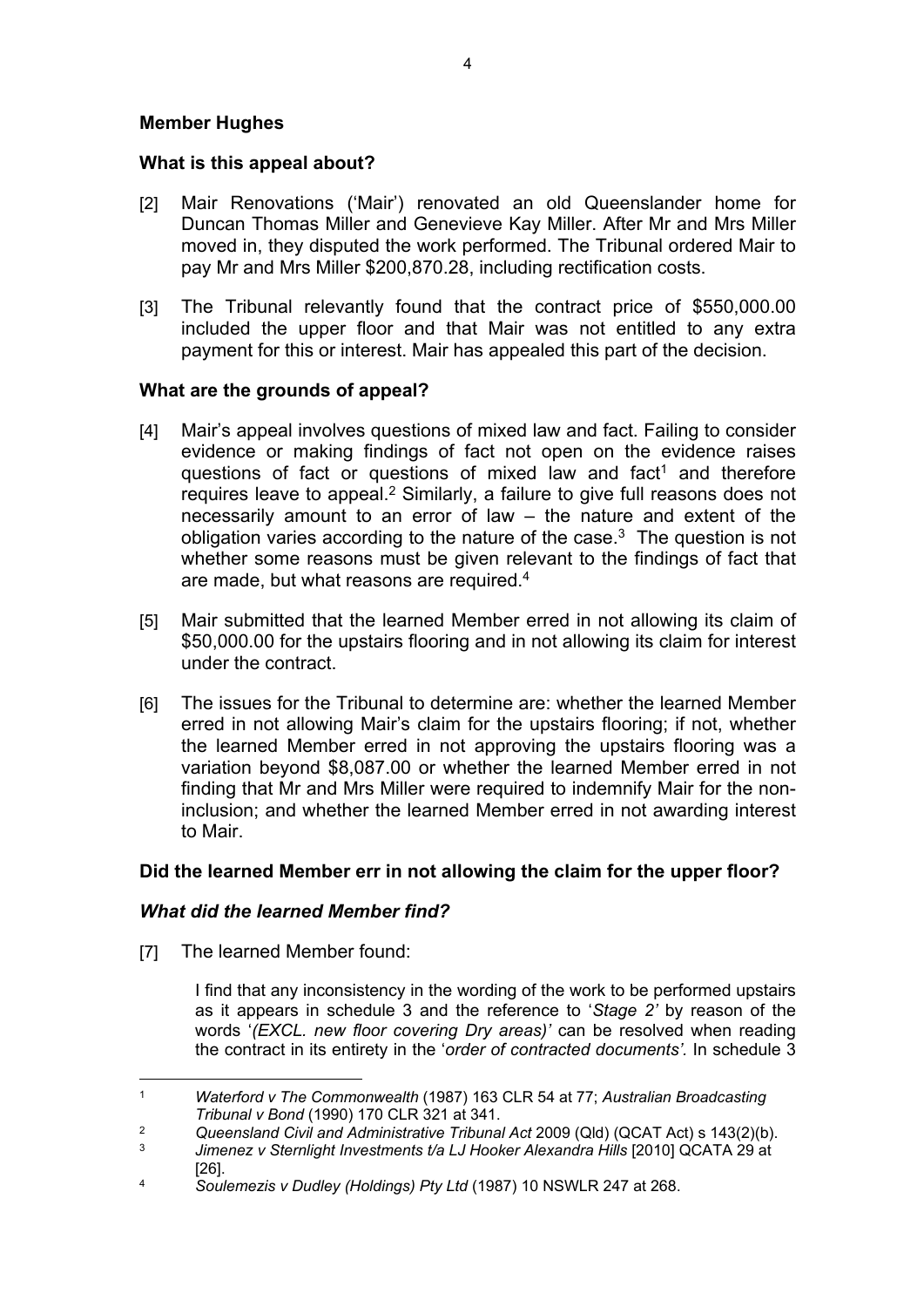'*the order of precedence of contract documents*' is the contract, drawings and specifications and the written quotations. There is no reference to '*exclusions'*  in the *'works'* to be performed in *'the contract'* (introduction) because in item 5 of the contract the two stages of work are identified and there is no reference (in respect of stage two) to any exclusion of work such as flooring. The specifications for the upper level refer to '*floor cladding*' and the drawings refer to '*timber*'. The quotation (No. 40) for stage two specifies '*new pine flooring'* in the work to be included. Mr Eccles accepted when giving his evidence at the hearing that the quotation for upstairs (No. 40) included '*new pine flooring'.*

[8] Mair submitted that the learned Member erred in first, resorting to the 'Order of Precedence' under the contract and then, did not correctly apply that order of precedence.

### *Did the learned Member err in having recourse to the order of precedence without attempting to derive a 'clear and sensible commercial interpretation'?*

[9] Mair submitted that the learned Member should have attempted to identify a 'clear and sensible commercial interpretation' of the issue before resorting to the order of precedence clause:

If it is possible to identify a clear and sensible commercial interpretation from reviewing all the contract documents which does not produce an ambiguity, that interpretation is likely to be the right one; in those circumstances, one does not need the 'order of precedence' to resolve an ambiguity which does not actually on a proper construction arise at all.<sup>5</sup>

- [10] Specifically, Mair submitted that schedule 3 of the contract and Quote 39 clearly exclude the upstairs flooring. Mair contended that because schedule 3 forms part of the contract and the reference in schedule 3 to Stage 2 excluding new floor covering is a term of the contract, the learned Member should not have considered the remaining documents. Conversely, Mr and Mrs Miller contended that schedule 3 merely describes the documents in their 'order of precedence', without the descriptions becoming terms of the contract.
- [11] Schedule 3 has these notations:
	- 1 THIS CONTRACT
	- 2 ARCHITECTURAL DRAWINGS

MILLER STAGE 1 08140/01-07-S1/G

STAGE 2 08140/01-07-52/G

3 ARCHITECTURAL SPEC – MILLER

ATHLONE ST / STAGE 1 / STAGE 2

4 GEOTECH REPORT & CONCRETE DESIGN

<sup>5</sup> *RWE Npower Renewables Ltd v JN Bentley Ltd* [2013] EWHC 978 at [24].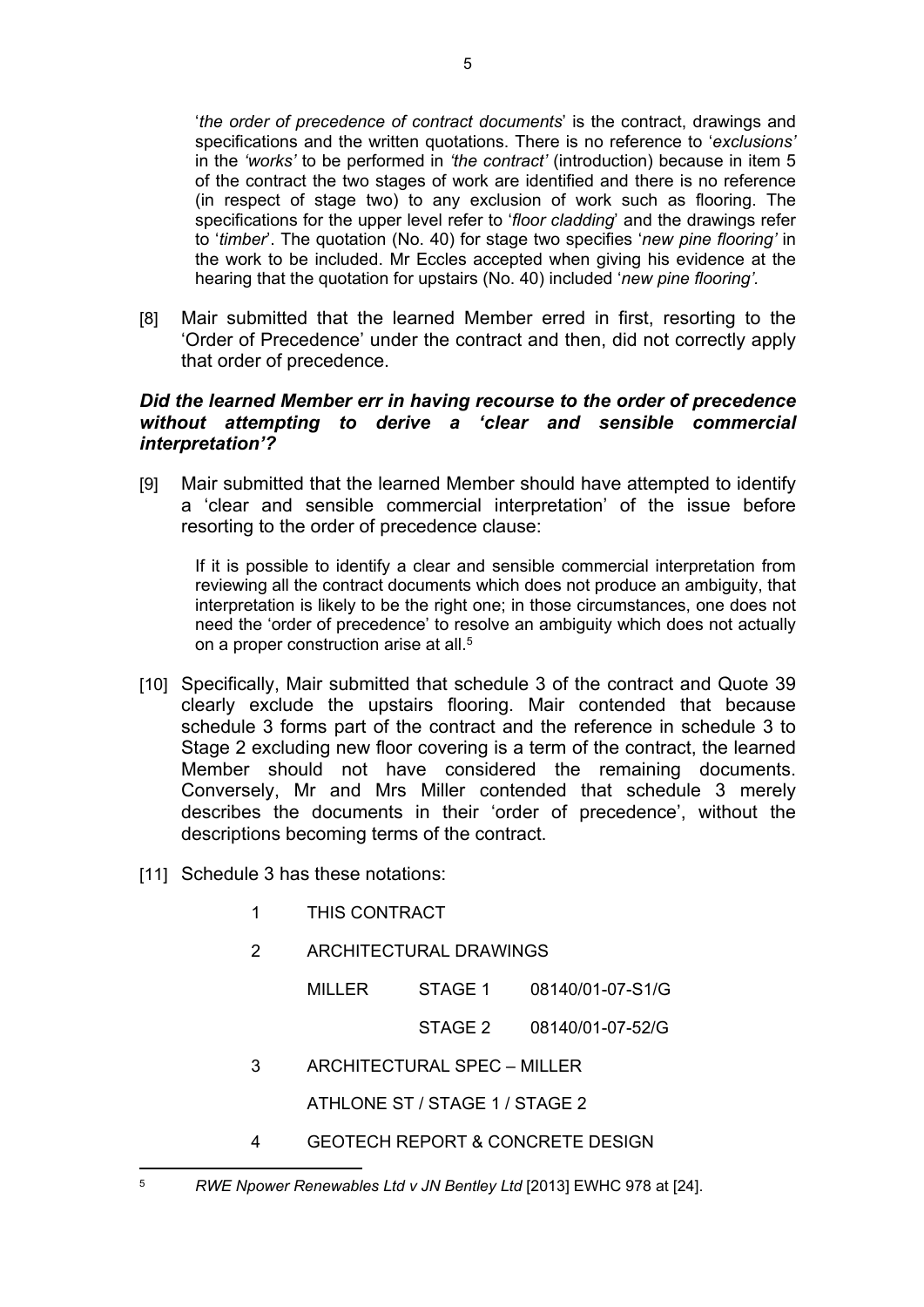5 BUILDER'S WRITTEN QUOTE 1.9.10

STAGE 1 \$330,000 – INCL GST

STAGE 2 \$220,000 – INCL GST (EXCL. NEW FLOOR COVERING DRY AREAS)

- [12] The Appeal Tribunal does not accept that the descriptions in Schedule 3 are terms of the contract. Clause B2 of the contract refers to Schedule 3 merely in the context of providing the order of precedence. Clause B2 refers to 'any special conditions shown in **schedule 2**', 'the conditions set out in this contract, the **introduction** and **schedule 1**' but importantly, does not temporally link 'conditions' with schedule 3. Schedule 3 itself is entitled 'Order of precedence of contract documents' and begins with the words: "The Order of \**contract documents* is:".
- [13] From this, it is clear that the parties intended schedule 3 to describe the order of documents, rather than to incorporate special conditions into the contract – these are already specifically provided for in the introduction and schedules 1 and 2.
- [14] This means that the exclusion in schedule 3 is not a term of the contract and did not operate to exclude the upstairs flooring from the contract price.
- [15] Item 5 of the contract refers to "The works" and provides:

This contract is for the works set out in the contract documents, as briefly described below:

\$330,000 – STAGE 1 LIFT EXISTING HOUSE AND BUILD UNDER

3 BEDROOM UNIT / TW0 BATH / LIV / DIN / KIT / LNDRY

\$220,000 – STAGE 2 RENOVATE EXISTING UPPER FLOOR TO

4 BEDS / TWO BATH / STUDY / LIV / DINING / KIT /

2 BALCONYS / G.FLLNDRY / UNDERCOVER PARKING

- [16] Item 5 specifically refers to "upper floor". However, item 5 also appears in the 'Introduction' to the contract, suggesting more detail is to follow. Consistent with this, item 5 does not purport to be a complete description of the works: it refers to the 'contract documents' and contains the qualifying phrase 'briefly described below'. It is implicit from this that the 'contract documents' provide a more comprehensive description of the works and thereby expand upon item 5.
- [17] 'Contract documents' includes any other documents shown in schedule 3.<sup>6</sup> Schedule 3 refers to 'Builder's written quote 01.09.10'. The Appeal

<sup>6</sup> Contract dated 14 September 2010, Schedule S – Definitions.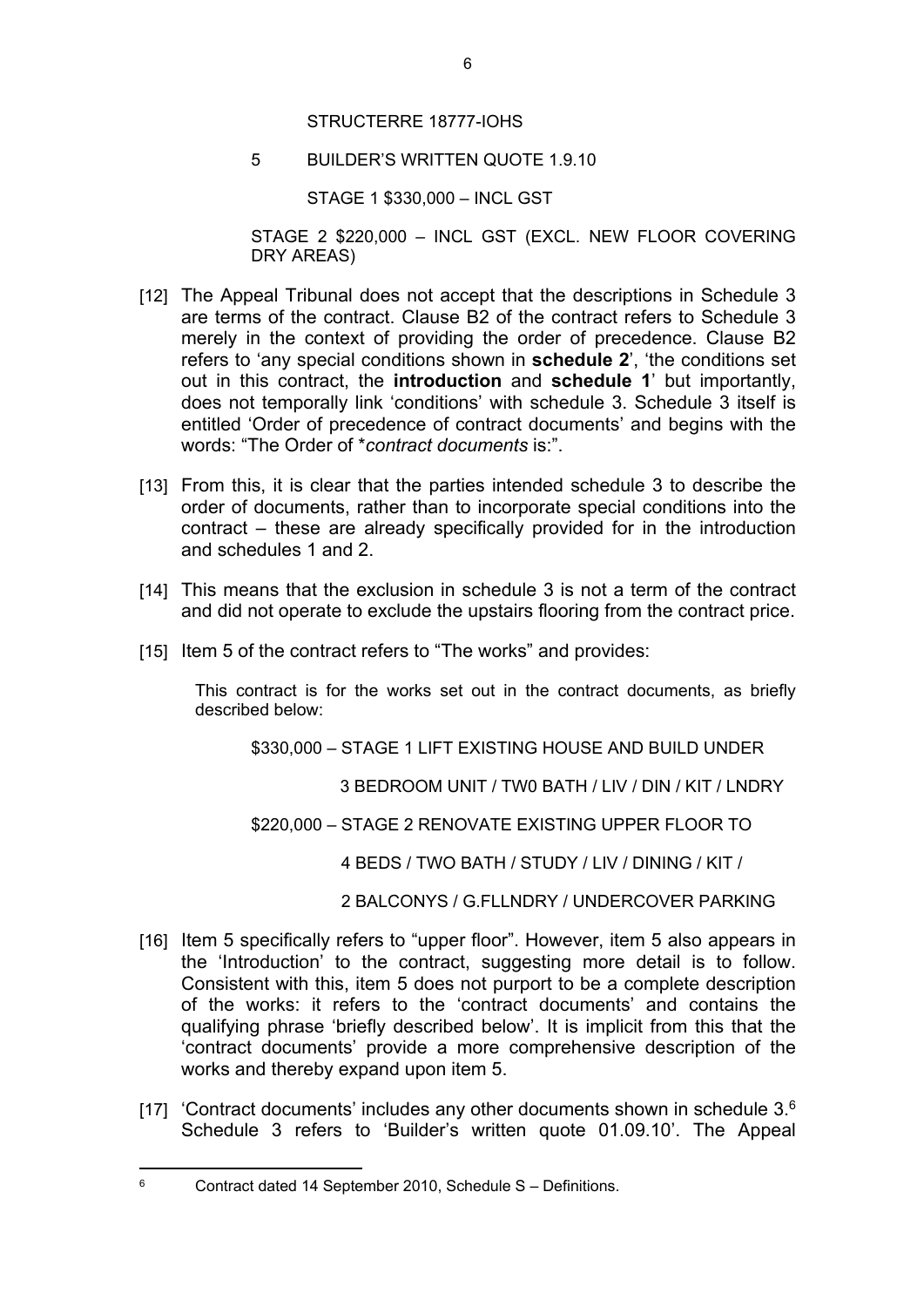Tribunal is satisfied that both Quote 39 and Quote 40 form part of the contract. Quote 40 relates to 'upstairs' and specifies new pine flooring without exclusions.<sup>7</sup> Quote 39 purports to relate to 'downstairs', but excludes new floor cladding to the upper floor.<sup>8</sup> The Appeal Tribunal is satisfied that the Quote excludes the upper floor, although it appears in Quote 39 relating to downstairs. This is because the exclusion is out of context if read literally as part of Quote 39.

- [18] However, schedule 3 and clause B2 also refer to the architectural drawings. The difficulty is that the architect drawings also form part of the contract but did not exclude upstairs. While there is no contract without the Quote, equally there is no contract without the drawings. This means that the drawings and the Quote are inconsistent, as each cannot be performed without breaching the other. They cannot be read together as a whole. The Appeal Tribunal is therefore not satisfied that it is possible to derive a 'clear and sensible commercial interpretation from reviewing all the contract documents without producing an ambiguity.'<sup>9</sup>
- [19] Although the drawings pre-date the Quote, the contract does not provide that the documents are to be read so that later documents repeal earlier documents to the extent of any inconsistency – a rule of construction for inconsistent legislation. Instead, the contract expressly provides an 'Order of precedence of contract documents.'
- [20] It was therefore correct for the learned Member to have recourse to the 'Order of Precedence'. The Appeal Tribunal is satisfied that the learned Member did not err in having recourse to the 'Order of Precedence.'
- [21] This is not an appellable error.

# *Did the learned Member correctly apply the 'Order of Precedence'?*

- [22] Because the Appeal Tribunal has already found that schedule 3 only formed part of the contract to the extent that it provided a description of the documents for the 'Order of Precedence' - rather than the descriptions providing additional terms - the learned Member was also correct in not giving precedence to the descriptions in schedule 3 over the other contract documents. Schedule 3 forms part of the contract to the extent that it is an aid to interpretation only.
- [23] Applying the 'Order of Precedence', the architect drawings are listed higher than the Quote in schedule 3, which has lowest priority. All other contract documents, including the drawings therefore have precedence over the Quote.
- [24] This means that the learned Member did not err in not applying the 'Order of Precedence to schedule 3', but correctly applied schedule 3 *as the*

<sup>7</sup> Quotation 40 dated 1 September 2010.

<sup>8</sup> <sup>8</sup> Quotation 39 dated 1 September 2010.

<sup>9</sup> *RWE Npower Renewables Ltd v JN Bentley Ltd* [2013] EWHC 978 at [24].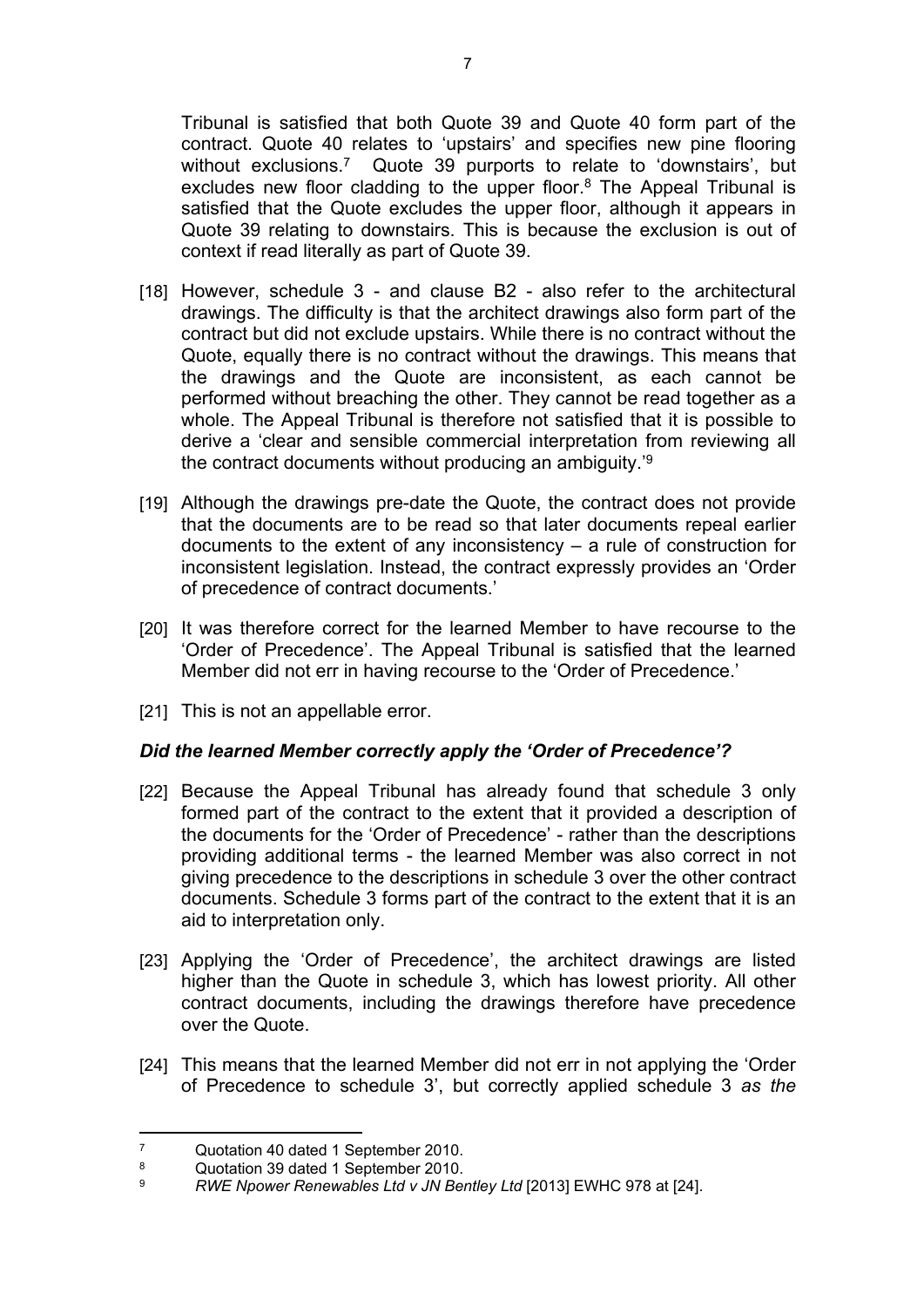*order of precedence* to the contract documents so that drawings prevailed over the Quote.

- [25] The Appeal Tribunal is therefore satisfied that the contract price did include the upper floor.
- [26] This is not an appellable error.

# *Did the contract price increase from \$550,000.00 to \$600,000.00 for the upstairs flooring?*

[27] Mair submitted that the learned Member erred in finding that that the contract price did not increase from \$550,000 to \$600,000.00 to accommodate the upstairs flooring. The relevant passage of the learned Member's reasons reads:

I accept Mr Miller's evidence that the pinewood flooring was included in the contract works and that he was not told prior to signing the contract that there was a change in the contract works (to exclude flooring). This is because it is consistent with Mr Eccles' evidence that he did not tell the Millers on the day they signed the contract that pinewood flooring was no longer included.

I have carefully considered the contract, the evidence given by Mr Mair, Mr Miller and Mr Eccles and the written submissions filed by Mair Renovations. Mair Renovations submit that *'it is inconceivable that the works of the builder would not include constructing the floor otherwise there would not be access to use the upper level'.* Mair Renovations says that when the flooring went into the *'job'* the contract price went up to \$600,000. I do not accept Mair Renovations' submission that the contract price went up to \$600,000.00 when flooring was added because there was no written agreement between the parties to vary the contract and Mr Eccles did not notify the Millers of any changes to the contract works.<sup>10</sup>

- [28] This is a finding of fact. A finding of fact will usually not be disturbed on appeal if the facts inferred by the Tribunal, upon which the finding is based, are capable of supporting its conclusions, and there is evidence capable of supporting the underlying inferences.<sup>11</sup> No error of law arises in making a wrong finding of fact unless no evidence supports that finding.<sup>12</sup> An appellate tribunal may interfere if the conclusion is 'contrary to compelling inferences' in the case,<sup>13</sup> but will not usually disturb findings of fact on appeal if the evidence is capable of supporting the conclusions.<sup>14</sup>
- [29] Mair submitted that the learned Member ignored the "damaging effect" of Mr Miller's evidence about the flooring being included in the contract price, referred to in its submissions before the original Tribunal. However, the

<sup>10</sup> *Mair Renovations v Miller* [2015] QCAT 333 at [20] to [21].

<sup>11</sup> *Fox v Percy* (2003) 214 CLR 118 at 125-6.

<sup>12</sup> *Waterford v The Commonwealth* (1987) 163 CLR 54 at 77; *Australian Broadcasting Tribunal v Bond* (1990) 170 CLR 321 at 341.

<sup>13</sup> *Chambers v Jobling* (1986) 7 NSWLR 1 at 10.

<sup>14</sup> *Dearman v Dearman* (1908) 7 CLR 549 at 561; *Fox v Percy* (2003) 214 CLR 118 at 125-6.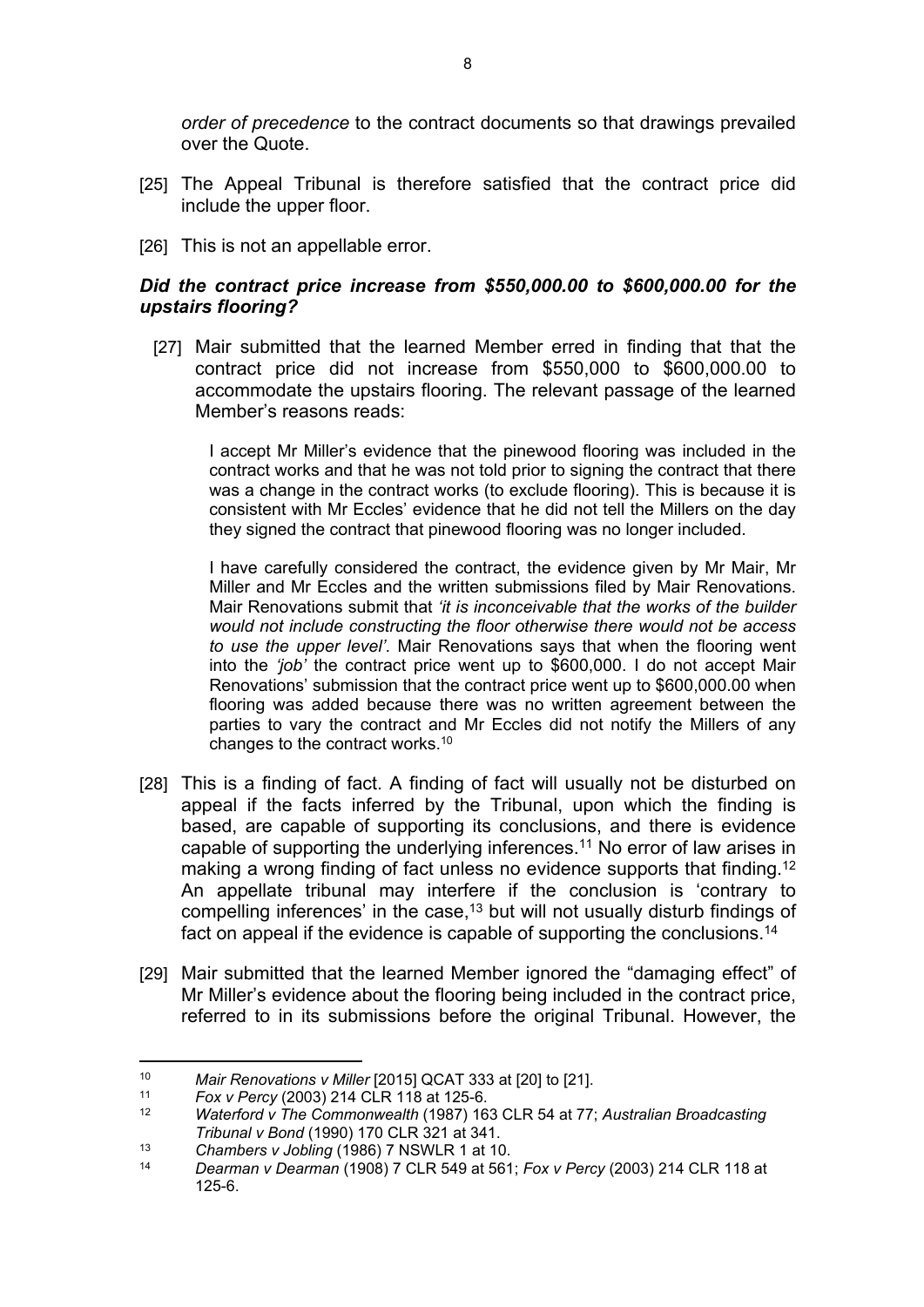learned Member was not required to decide every matter raised in argument or make an explicit finding on every disputed item of evidence:

… the law does not require that a judge make an express finding in respect of every fact leading to, or relevant to, his final conclusion of fact; nor is it necessary that he reason, and be seen to reason, from one fact to the next along the chain of reasoning to that conclusion.<sup>15</sup>

- [30] The learned Member expressly stated that she accepted Mr Miller's evidence that the flooring was included in the contract works and explained that this was because it was consistent with the evidence of the architect that he did not tell Mr and Mrs Miller that the flooring was no longer included.<sup>16</sup> The learned Member also expressly stated that she did not accept Mair's evidence that the contract price went up to \$600,000.00 when the floor was added, because of no written agreement to vary the contract and the architect's failure to notify Mr and Mrs Miller of any changes.<sup>17</sup> It is clear that the learned Member's reasons were adequate.
- [31] Mair's submissions also list what it describes as "compelling inferences" for the price increase:
	- the learned Member's finding that the Quote was originally for \$380,000.00 but later crossed out and changed to \$330,000.00 with the words *"Exclusions new floor cladding to upper floor. Living & hallway"*;
	- the learned Member's finding that Mair reduced the quotations by \$50,000.00 for the flooring because Mr and Mrs Miller were still undecided about the type of floor at that time;
	- Mr Miller's evidence of a budget between \$550,000.00 to \$600,000.00 and it was therefore conceivable that the contract price would increase to \$600,000.00 when adding the upstairs floor; and
	- The evidence showed that Mr and Mrs Miller signed the contract with the quotations attached and that Mr Miller was aware of the change to exclude upstairs flooring.
- [32] However, the learned Member was entitled to not place weight on this evidence in the face of competing evidence to support alternative possibilities and her ultimate findings.<sup>18</sup> Rather than "compelling inferences", these, at most, provide some basis for an alternative finding of a price increase. They do not inevitably, or even more likely than not, lead to that conclusion, but merely provide a basis for an alternative finding. Providing a basis for a possible alternative finding does not demonstrate error by the learned Member. Where reasonable minds may

<sup>15</sup> *Soulemezis v Dudley (Holdings) Pty Ltd* (1987) 10 NSWLR 247 at 271.

<sup>16</sup> *Mair Renovations v Miller* [2015] QCAT 333 at [20].

<sup>17</sup> *Mair Renovations v Miller* [2015] QCAT 333 at [21].

<sup>18</sup> *Soulemezis v Dudley (Holdings) Pty Ltd* (1987) 10 NSWLR 247 at 269-271.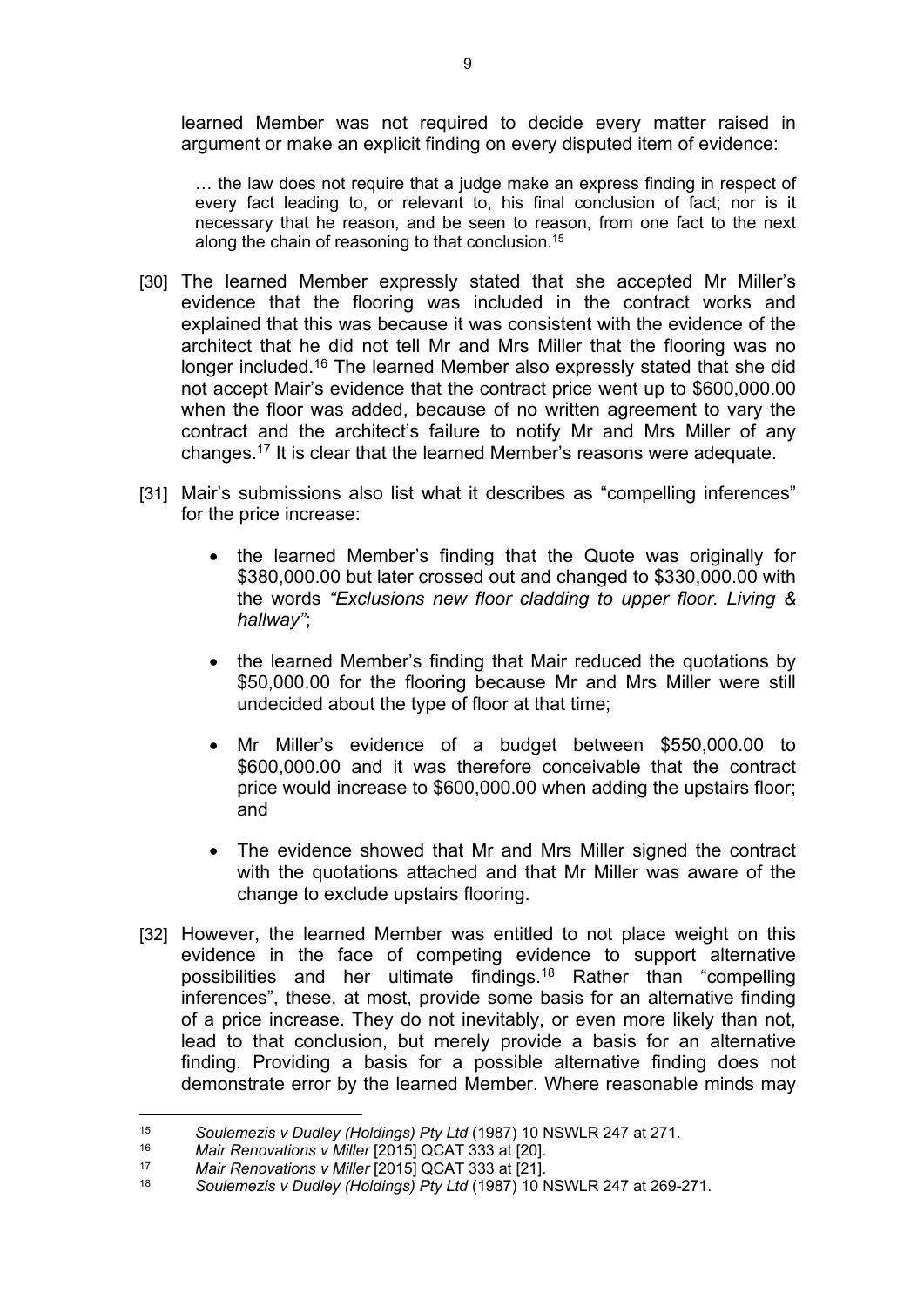differ, a decision cannot properly be called erroneous, simply because the learned Member prefers one conclusion to another possible conclusion.<sup>19</sup>

- [33] Mair's contention is essentially that because Quotes 39 and 40 totalled \$600,000.00 before the notations excluded the floor and reduced the price to \$550,000.00, once the floor was reinstated and done, it follows that the price was reinstated to \$600,000.00.
- [34] The Appeal Tribunal does not accept Mair's contention. The Appeal Tribunal has already determined that the contract did include the upper floor. Item 4 of the contract provides a price of \$550,000.00 including GST. Quotes 39 and 40 were amended to total \$550.000.00. Whether or not Mr and Mrs Miller were informed of changes to the quotes before signing the contract, they were bound by its terms.
- [35] Neither the contract nor any other document provides for a \$50,000.00 increase to the contract price if the floor is reinstated. No evidence was adduced of any intent to reinstate the price commensurate with the floor being reinstated.
- [36] It was therefore open for the learned Member to conclude that the contract price did not increase by \$50,000.00 when the floor was reinstated. No judicial reasons can ever state all of the pertinent factors, nor can they express every feature of the evidence that causes a decision-maker to prefer one factual conclusion over another.<sup>20</sup> An applicant for leave must show an appellable error, resulting in a substantial injustice.<sup>21</sup> Preferring one version of facts to another, or attributing more weight to the evidence of one witness over another, is not such an error.<sup>22</sup>
- [37] This is not an appellable error.

# *Did the learned Member err in not approving the upstairs flooring as a variation beyond \$8,087.00?*

- [38] Mair submitted that the learned Member erred in disallowing a variation<sup>23</sup> for the upstairs flooring beyond \$8,087.00. Mair submitted that the learned Member should have allowed \$36,685.00 as claimed in its 'List of Variations'.
- [39] Mair submitted that the learned Member did not examine the requirements of the section for the supply and installation of the upstairs flooring. However, it is apparent from her reasons that the learned Member expressly referred to the requirements of the relevant section.<sup>24</sup>

<sup>19</sup> *Slater v Wilkes* [2012] QCATA 12 at [6], citing *Minister for Immigration and Citizenship v SZMDS & Anor* (2010) 240 CLR 611.

<sup>20</sup> *Fox v Percy* (2003) 214 CLR 118 at [41].

<sup>21</sup> *Slater v Wilkes* [2012] QCATA 12 at [6], citing *QUYD Pty Ltd v Marvass Pty Ltd* [2009] 1 Qd R 41; *Drew v Bundaberg Regional Council* [2011] QCA 359 at [19].

<sup>22</sup> *Slater v Wilkes* [2012] QCATA 12 at [6].

<sup>23</sup> *Domestic Building Contracts Act* 2000 (Qld) s 84(4).

*Mair Renovations v Miller* [2015] QCAT 333 at [80].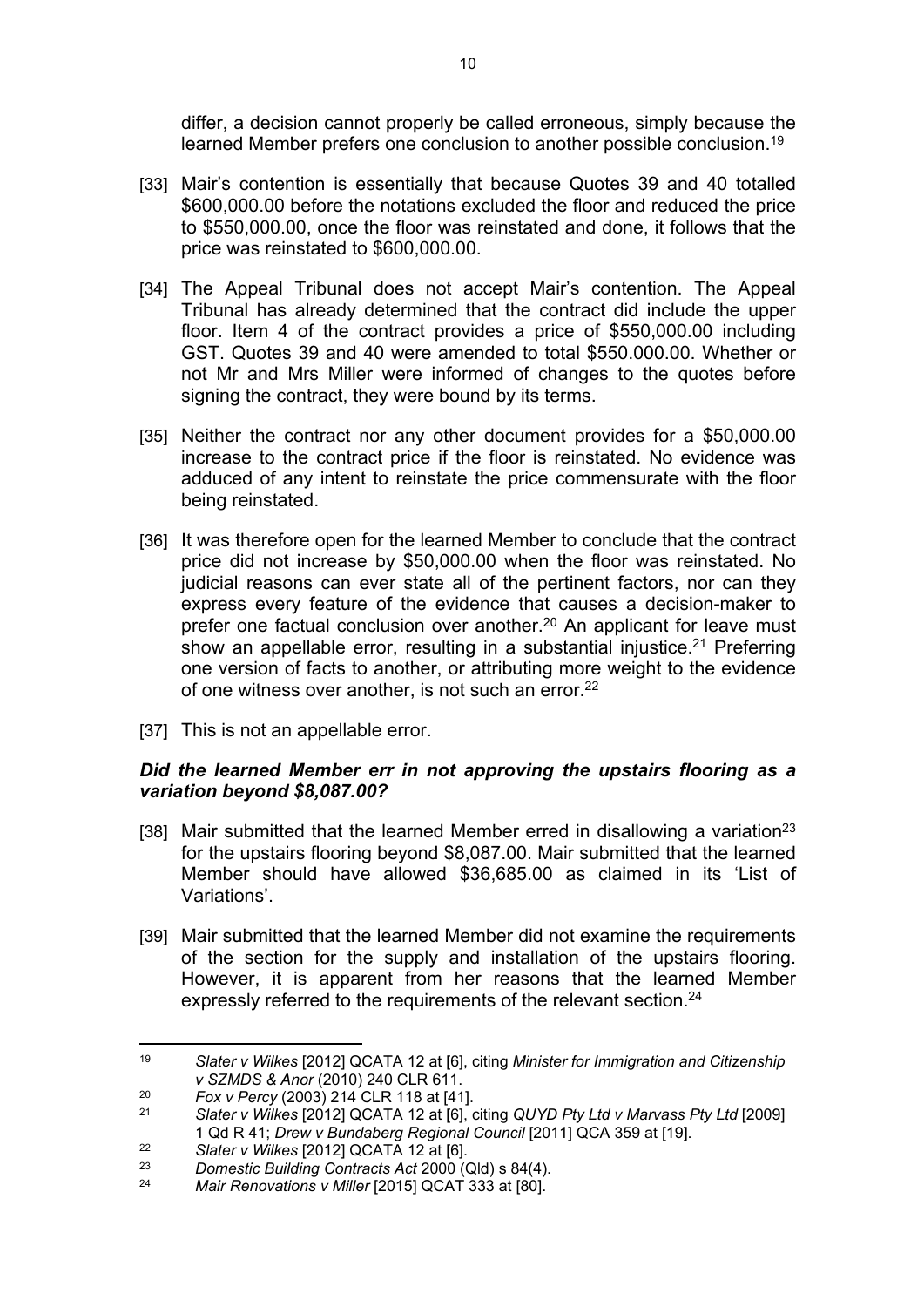- [40] Moreover, Mair did not adduce any evidence to support the amount claimed for the variation. It was open for the learned Member to not allow the amount claimed by Mair for the variation, in the absence of evidence to support the cost of carrying out the variation.<sup>25</sup>
- [41] This is not an appellable error.

# *Did the learned Member err in not finding that Mr and Mrs Miller were required to indemnify Mair for the non-inclusion of the upstairs flooring?*

- [42] Mair submitted that the learned Member erred in not addressing whether the indemnity in Clause A4.2 of the contract applied to the upstairs flooring. Mair submitted specifically, that the learned Member did not make an explicit finding about whether Clause A4.2 excluded Mair from liability for the architect's failure to notify Mr and Mrs Miller of the change to the contract works to exclude the upstairs flooring.
- [43] The relevant passage of the learned Member's reasons reads:

It is common ground that the variations claimed by Mair Renovations was not put in writing. Mr Eccles in his role as architect did not provide Mair Renovations with a written instruction and Mair Renovations did not provide Mr Eccles or the Millers with a claim including details of any estimate or quotation for the work

Mair Renovations says that pursuant to the contract Mr Eccles gave directions to Mr Mair, the licensed builder, to carry out the works. Mair Renovations says that Mr Eccles was appointed to administer the contract and Mr Eccles agreed on a '*number of occasions'* that he did not follow the contract in relation to the variations. Mair Renovations says that the Millers must under clause A4.2 of the contract indemnify the '*contractor'* in respect of any negligence of *'the architect'.* Mair Renovations says that Mr Eccles was negligent in administering the contract and in '*his drawings*'.

I accept that Mr Eccles is the *'representative*' for Robert Eccles Pty Ltd the appointed '*Architect'* that would also administer the contract because the name '*Bob Eccles'* appears in item 2 of the contract as the *'architects representative'.*

I do not accept Mr Mair's evidence that the contract required him to follow Mr Eccles' verbal directions (as the architect). The contract requires the contractor to '*carry out'* the architect's *'written'* instruction '*promptly*' if as provided in clause J2 the instruction will not result in an adjustment of the contract price or require an adjustment to the date for practical completion.

Mair Renovations as the contractor has obligations under the contract in relation to receiving instructions from the architect and making a claim to adjust the contract. Because there was no compliance with the contract or the DBC Act, the amount claimed for the variations can only be recovered by Mair Renovations with the Tribunal's approval under s 84(4) of the DBC Act.

<sup>25</sup> *Domestic Building Contracts Act* 2000 (Qld) s 86(6) provides that the amount a builder is entitled to recover for a variation is the cost of carrying out the variation plus a reasonable profit.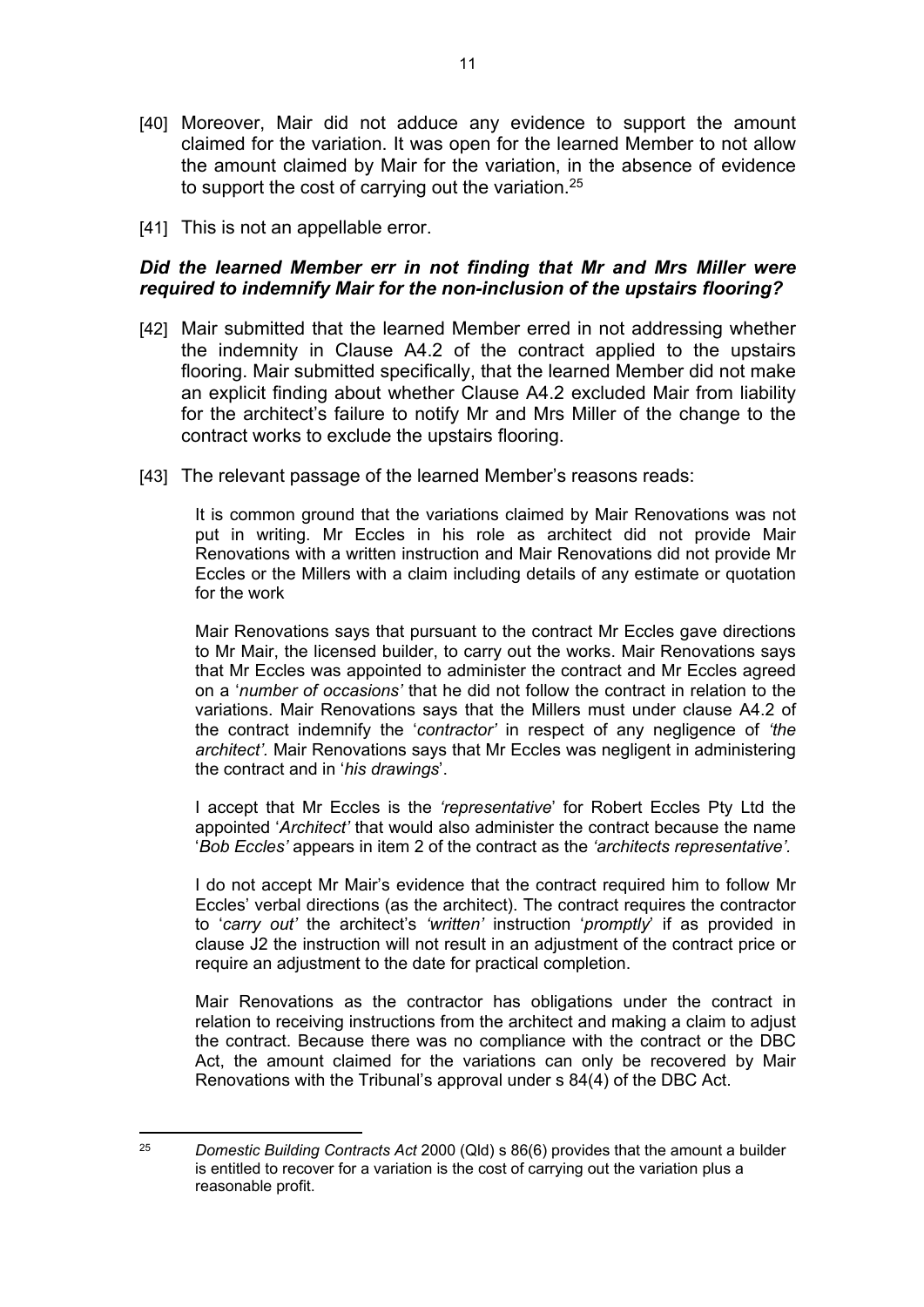Mr Mair said that he did read the contract with the architect but when asked if he did '*go through [the contract] clause by clause',* he said *'no'.* Mr Mair said he *'followed [the architect] blindly'* and said, when questioned, that he thought the architect could override the DBC Act that requires variations to be put in writing. Mr Mair was questioned about the contract and the role of the architect. Mr Mair said he thought if he performed the job '*properly'* then he would get paid. Mr Mair referred to himself as a '*lowly carpenter'* and said that he relied on the architect.

Mr Mair has many years' experience as a builder and even though he says he did not know about the DBC Act when he signed the contract he is still required to comply with the contract and the DBC Act as the contractor's representative.

There is no evidence before me that Mr Mair as representative for Mair Renovations received a written instruction from Mr Eccles to perform all of the variations, as required under the contract. There is no evidence before me that Mr Mair provided the Millers or Mr Eccles with written notification about all of the variation work and whether it would, if performed, result in an increase or decrease in the contract price.<sup>26</sup>

[44] It is implicit from the learned Member's reasons that the indemnity clause did not operate in circumstances of Mair's own failure to comply with its statutory and contractual obligations. It was open for the learned Member to make this finding based on Mair's own admissions of simply following the architect:

An experienced builder who follows a plan that it knows, or could reasonably be expected to know, is in error, cannot nevertheless just slavishly follow the plan, but is expected to exercise good construction practice.<sup>27</sup>

- [45] Mr and Mrs Miller conceded that the learned Member's reasons do not reveal a finding about the application of the indemnity clause to the architect's failure to notify them of the exclusion of the upstairs flooring from the contract works.
- [46] However, the Appeal Tribunal is not satisfied this error leads to a 'substantial injustice'. Even if the indemnity clause did apply, the architect's failure to notify of the exclusion does not mean that the builder incurred a liability of \$50,000.00.<sup>28</sup>
- [47] Had the upstairs floor been excluded from the contract, then its later reinstatement would at most, have been a variation. At most, Mr and Mrs Miller would be required to indemnify Mair to the extent of its entitlement to recover an amount for the variation.

…

<sup>26</sup> *Mair Renovations v Miller* [2015] QCAT 333 at [42]-[46], [48]-[50].

<sup>27</sup> *Imperial Homes (Queensland) Pty Ltd v Queensland Building and Construction Commission* [2014] QCAT 42 at [67]; see also *Glen Williams Pty Ltd v Queensland Building Services Authority* [2012] QCAT 127.

<sup>28</sup> See paragraph [34].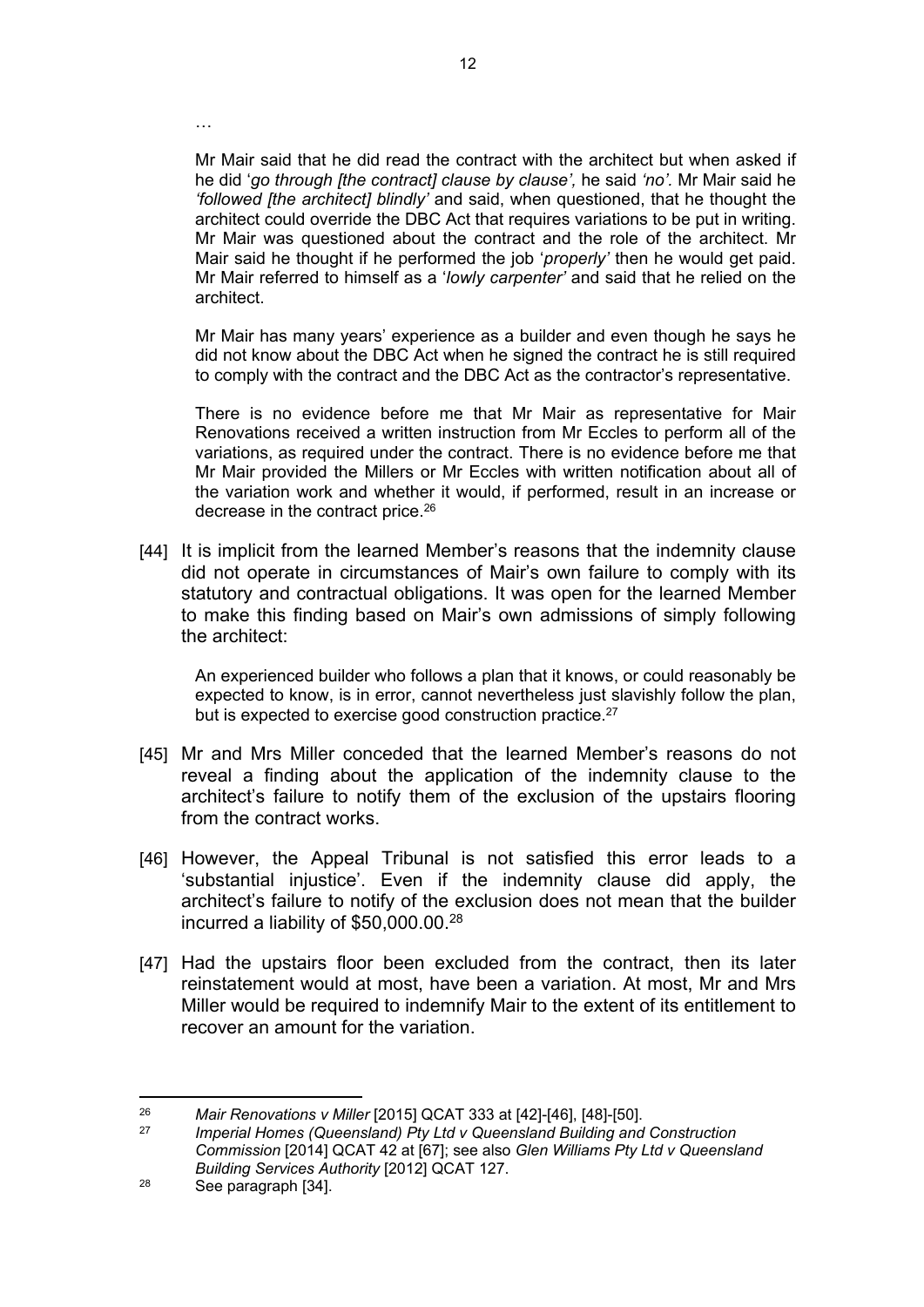- [48] The *Domestic Building Contracts Act* 2000 (Qld) (the Act) provides the only circumstances where Mair may recover an amount for a variation. The indemnity clause is void to the extent that it would operate contrary to that Act or seek to change a right conferred under it.<sup>29</sup> The indemnity clause therefore cannot operate to confer a greater entitlement upon Mair than it would otherwise be entitled to under that Act.
- [49] Applying the provisions of the Act and in the absence of evidence to support the cost claimed by Mair to carry out the variation, the learned Member awarded Mair an amount of \$8,087.00.<sup>30</sup> The indemnity clause cannot operate to confer a greater entitlement than this.
- [50] This means that even if the learned Member did not properly apply the indemnity clause, the Appeal Tribunal is not satisfied this demonstrates error warranting leave to appeal. The error does not lead to a 'substantial iniustice'.

# **Did the learned Member err in not awarding interest?**

[51] Mair submitted that the learned Member erred by not awarding contractual interest on \$50,000.00 for the upstairs flooring or alternatively, the variations approved at \$28,805.70. Mair cited previous Tribunal decisions awarding interest.<sup>31</sup>

### *Did the learned Member err in not awarding interest on \$50,000.00 for upstairs flooring?*

[52] The Appeal Tribunal has found that the learned Member was correct in not awarding \$50,000.00 for the upstairs flooring as a contractual entitlement. The learned Member did not err in not awarding interest on this amount.

# *Did the learned Member err in not awarding interest on approved variations?*

- [53] The learned Member approved variations on a statutory basis rather than contractual.<sup>32</sup> Contractual interest on variations therefore cannot be awarded. The learned Member did not err in not awarding contractual interest on variations.
- [54] Unlike the Courts,<sup>33</sup> the Tribunal does not have a wide statutory discretion to award interest.<sup>34</sup> As a creature of statute, the Tribunal must be given a

<sup>29</sup> *Domestic Building Contracts Act* 2000 (Qld) s 93.

 $30$  See paragraphs [37] to [39].

<sup>31</sup> *Grey v Little* [2005] QCCTB 185; *Henry Constructions Pty Ltd v De Riz* [2006] QCCTB 186; *Kennedy v Barrie* [2006] QCCTB 196; *Clarke v Symphony Homes & Anor* [2013] QCAT 78; *Bullfrog Constructions Pty Ltd v Crowther* [2014] QCAT 189; *HK Developments Pty Ltd v Carter* [2014] QCAT 330.

<sup>32</sup> Pursuant to the provisions of the *Domestic Building Contracts Act* 2000 (Qld)*.*

<sup>33</sup> *Civil Proceedings Act* 2011 (Qld) ss 5 (definition of 'court'), 58, 59.

<sup>34</sup> *Glamoren Pty Ltd t/as Keyline Realty v Lee* [2012] QCATA 176 at [18] per Wilson J; *XMR Holdings Pty Ltd v Body Corporate for Xanadu CTS 26361 & Ors* [2016] QCAT 27 at [8]-[11].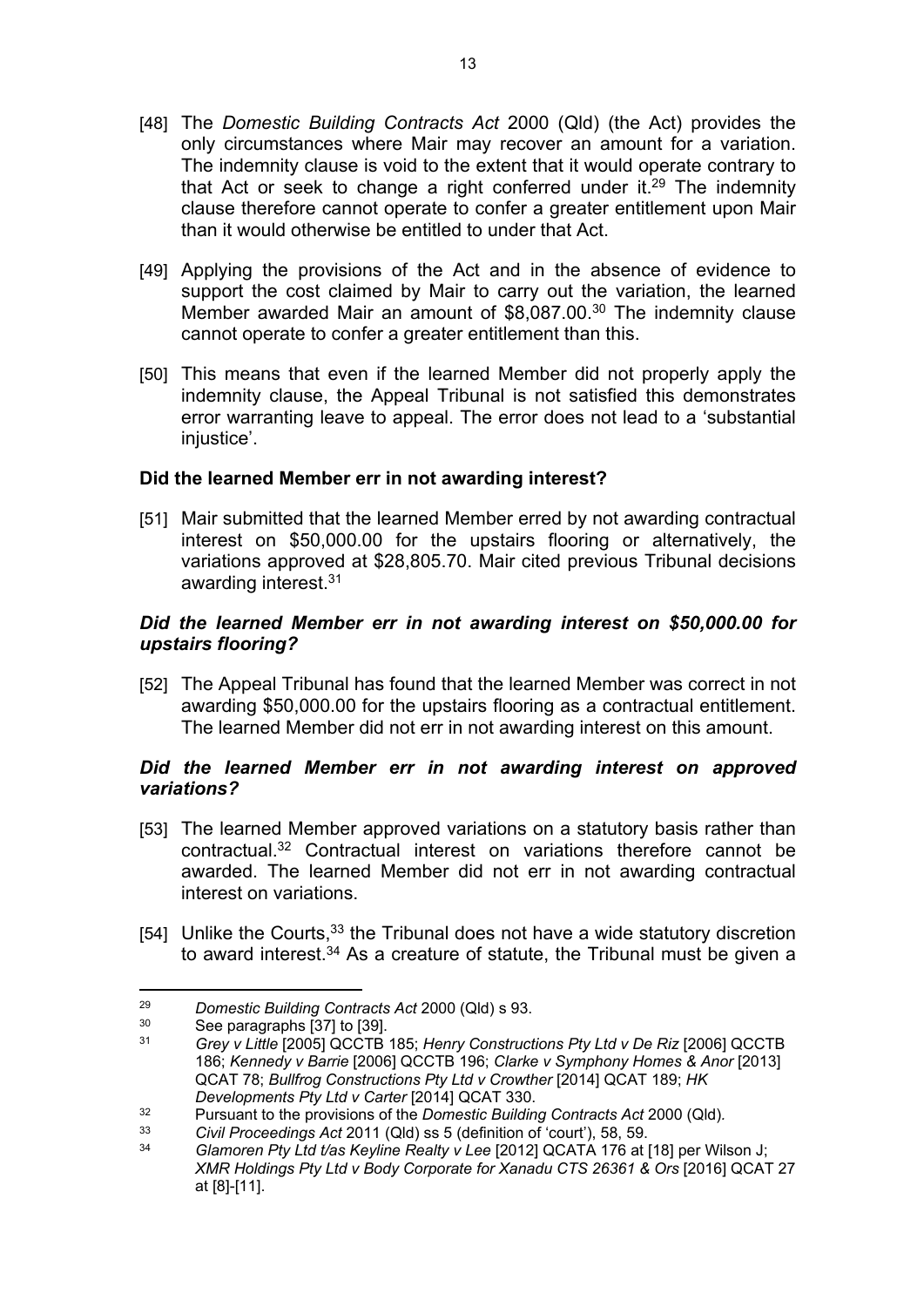specific power to award interest on compensation or damages.<sup>35</sup> The variations arise from a statutory right of restitution, without a statutory entitlement to interest.<sup>36</sup>

# *Did the learned Member err in not awarding interest on the 'Balance contract sum' of \$73,050.00?*

- [55] Mair also submitted that the learned Member erred in not awarding contractual interest on the 'Balance contract sum' of \$73,050.00. Mair contended that the learned Member awarded this amount under the contract, based on a contract price of \$550,000.00 less \$476,950.00 already paid by Mr and Mrs Miller under the contract.
- [56] Conversely, Mr and Mrs Miller submitted that the learned Member's awarding of \$73,050.00 cannot be correct, because Mair did not attain practical completion. However, Mr and Mrs Miller did not cross-appeal and the appeal process is not an opportunity for a party to again present their  $case<sup>37</sup>$
- [57] The relevant passage of the learned Member's reasons reads:

Mair Renovations' claim for building work completed is to be determined from the contract amount plus any variations assessed by the Tribunal under the DBC Act (plus 10% for profit on the variations assessed). The amount owing to Mair Renovations is to be offset against the rectification costs of the defective work because I have found that the Millers properly terminated the contract.

The final amount owing is assessed as follows:

| Contract amount                           |             | \$550,000.00 |
|-------------------------------------------|-------------|--------------|
| LESS amount paid by the Millers           |             | 476,950.00   |
| <b>Balance contract sum</b>               |             | 73,050.0038  |
| PLUS 'the five variations' (assessed)     | \$17,297.00 |              |
| PLUS variation 'item iv' (assessed)       | 803.00      |              |
| PLUS variation 'flooring' (assessed)      | 8,087.00    |              |
| Total amount for variations               |             | 26,187.00    |
| PLUS 10% (for profit)                     |             | 2,618.00     |
| LESS retention monies (certificate No. 5) | 8,250.00    |              |

<sup>&</sup>lt;sup>35</sup> *XMR Holdings Pty Ltd v Body Corporate for Xanadu CTS 26361 & Ors [2016] QCAT 27* at [9].

<sup>36</sup> *Queensland Building and Construction Commission Act* 1991 (Qld) s 77(3)(d).

<sup>37</sup> *Lida Build Pty Ltd v Miller & Anor* [2011] QCATA 219 at [12]; *Bradlyn Nominees Pty Ltd v Saikovski* [2012] QCATA 39 at [9]

<sup>38</sup> *Mair Renovations v Miller* [2015] QCAT 333 at [213] to [214].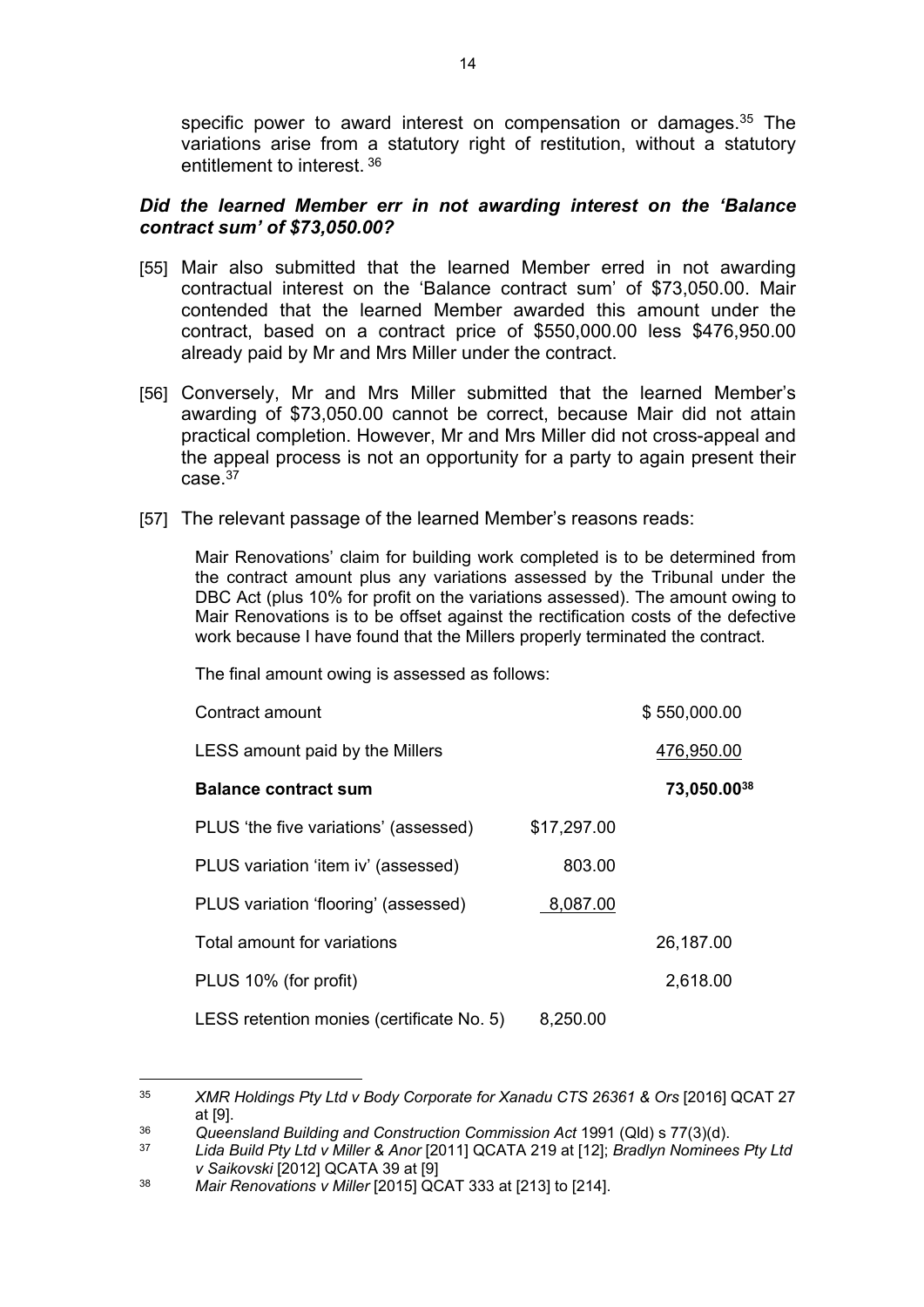| LESS retention monies (certificate No. 4)  | 5,500.00   |                  |
|--------------------------------------------|------------|------------------|
| Total amount of retention monies           |            | $-13,750.00$     |
| LESS rectification costs (retaining wall)  | 146,869.00 |                  |
| LESS rectification costs (painting)        | 40,184.00  |                  |
| LESS rectification costs (various defects) | 25,635.00  |                  |
| Total amount of rectification costs        |            | $-212,688.00$    |
| LESS interest at 12% per annum on the      |            |                  |
| total amount of rectification costs        |            | - 76,287.98      |
| TOTAL                                      |            | $-$ \$200,870.28 |

- [58] Under the contract,  $39$  each party must pay interest on any money that it *owes* the other party. The contract provides for adjustments. An amount is 'owed' once those adjustments have been made. Contractual interest is then calculated on the amount owed (by either party), after those adjustments.
- [59] In calculating the amount owed (by either party), the learned Member (correctly) used the contract price as the starting figure and then added and subtracted amounts according to whether they were variations, retentions or defects. Any amount owed (by either party) can only be determined once those adjustments are made. It is this amount that is 'owed' and upon which interest may be – and was – awarded.
- [60] The learned Member found that the works did not reach practical completion when Mr and Mrs Miller moved in on 15 September 2011. The learned Member also found that Mr and Mrs Miller properly terminated the contract on 28 August 2012<sup>40</sup> due to Mair's failure to attend to works, <sup>41</sup> and thereafter the contract was mutually abandoned.<sup>42</sup>
- [61] Under the contract, if the builder fails to correct a defect, the owner may correct the defect at the builder's cost and the contract Amount is adjusted accordingly.<sup>43</sup> This means that Mr and Mrs Miller did not owe Mair the *Balance contract sum of \$73,050.00*, because this had to be adjusted to allow for relevant deductions (and variations). Contractual interest was not payable on \$73,050.00 because Mr and Mrs Miller did not owe it under the contract.
- [62] The learned Member correctly used the *Balance contract sum of \$73,050.00* as part of her calculations to arrive at the adjusted amount

 $\frac{39}{40}$  Clause N15.

<sup>40</sup> *Mair Renovations v Miller* [2015] QCAT 333 at [171].

 $\frac{41}{42}$  Ibid [176].

 $^{42}$  Ibid [180].

<sup>43</sup> Clauses M10 and M11.